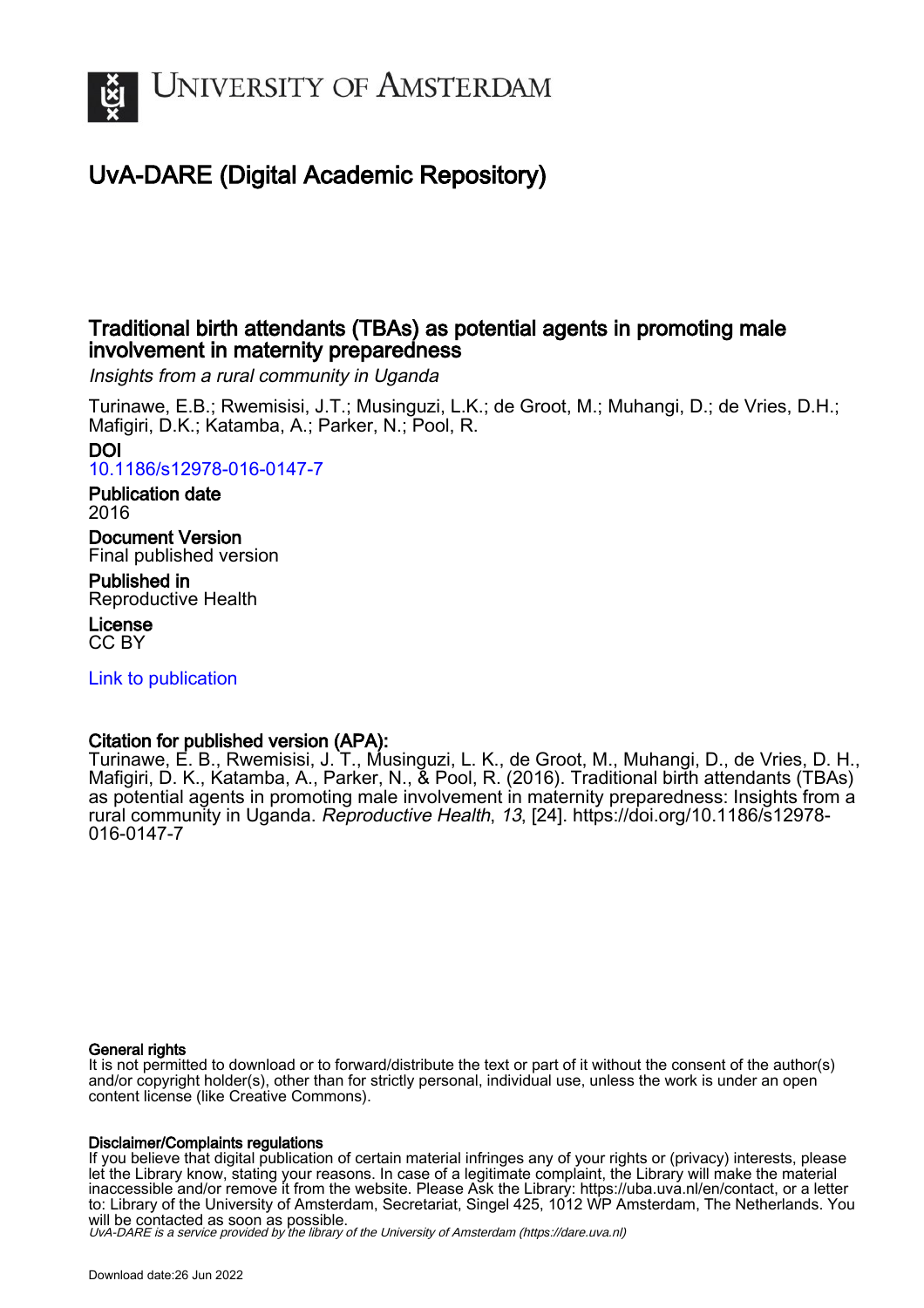# **RESEARCH CHE Open Access**



# Traditional birth attendants (TBAs) as potential agents in promoting male involvement in maternity preparedness: insights from a rural community in Uganda

Emmanueil Benon Turinawe<sup>1[,](http://orcid.org/0000-0002-8978-4600)2\*</sup>®, Jude T. Rwemisisi<sup>1,2</sup>, Laban K. Musinguzi<sup>1,2</sup>, Marije de Groot<sup>1</sup>, Denis Muhangi<sup>2</sup> , Daniel H. de Vries<sup>1</sup>, David K. Mafigiri<sup>2</sup>, Achilles Katamba<sup>2</sup>, Nadine Parker<sup>3</sup> and Robert Pool<sup>1</sup>

# Abstract

**Background:** Since the 1994 International Conference on Population and Development, male involvement in reproductive health issues has been advocated as a means to improve maternal and child health outcomes, but to date, health providers have failed to achieve successful male involvement in pregnancy care especially in rural and remote areas where majority of the underserved populations live. In an effort to enhance community participation in maternity care, TBAs were trained and equipped to ensure better care and quick referral. In 1997, after the advent of the World Health Organization's Safe Motherhood initiative, the enthusiasm turned away from traditional birth attendants (TBAs). However, in many developing countries, and especially in rural areas, TBAs continue to play a significant role. This study explored the interaction between men and TBAs in shaping maternal healthcare in a rural Ugandan context.

Methods: This study employed ethnographic methods including participant observation, which took place in the process of everyday life activities of the respondents within the community; 12 focus group discussions, and 12 in-depth interviews with community members and key informants. Participants in this study were purposively selected to include TBAs, men, opinion leaders like village chairmen, and other key informants who had knowledge about the configuration of maternity services in the community. Data analysis was done inductively through an iterative process in which transcribed data was read to identify themes and codes were assigned to those themes.

Results: Contrary to the thinking that TBA services are utilized by women only, we found that men actively seek the services of TBAs and utilize them for their wives' healthcare within the community. TBAs in turn sensitize men using both cultural and biomedical health knowledge, and become allies with women in influencing men to provide resources needed for maternity care.

Conclusion: In this study area, men trust and have confidence in TBAs; closer collaboration with TBAs may provide a suitable platform through which communities can be sensitized and men actively brought on board in promoting maternal health services for women in rural communities.

Keywords: Traditional birth attendants, Male involvement, Maternal healthcare, Uganda

\* Correspondence: [tbenoni@gmail.com](mailto:tbenoni@gmail.com) <sup>1</sup>

<sup>1</sup> University of Amsterdam, Amsterdam, The Netherlands

2 Makerere University, Kampala, Uganda

Full list of author information is available at the end of the article



© 2016 Turinawe et al. Open Access This article is distributed under the terms of the Creative Commons Attribution 4.0 International License [\(http://creativecommons.org/licenses/by/4.0/](http://creativecommons.org/licenses/by/4.0/)), which permits unrestricted use, distribution, and reproduction in any medium, provided you give appropriate credit to the original author(s) and the source, provide a link to the Creative Commons license, and indicate if changes were made. The Creative Commons Public Domain Dedication waiver [\(http://creativecommons.org/publicdomain/zero/1.0/](http://creativecommons.org/publicdomain/zero/1.0/)) applies to the data made available in this article, unless otherwise stated.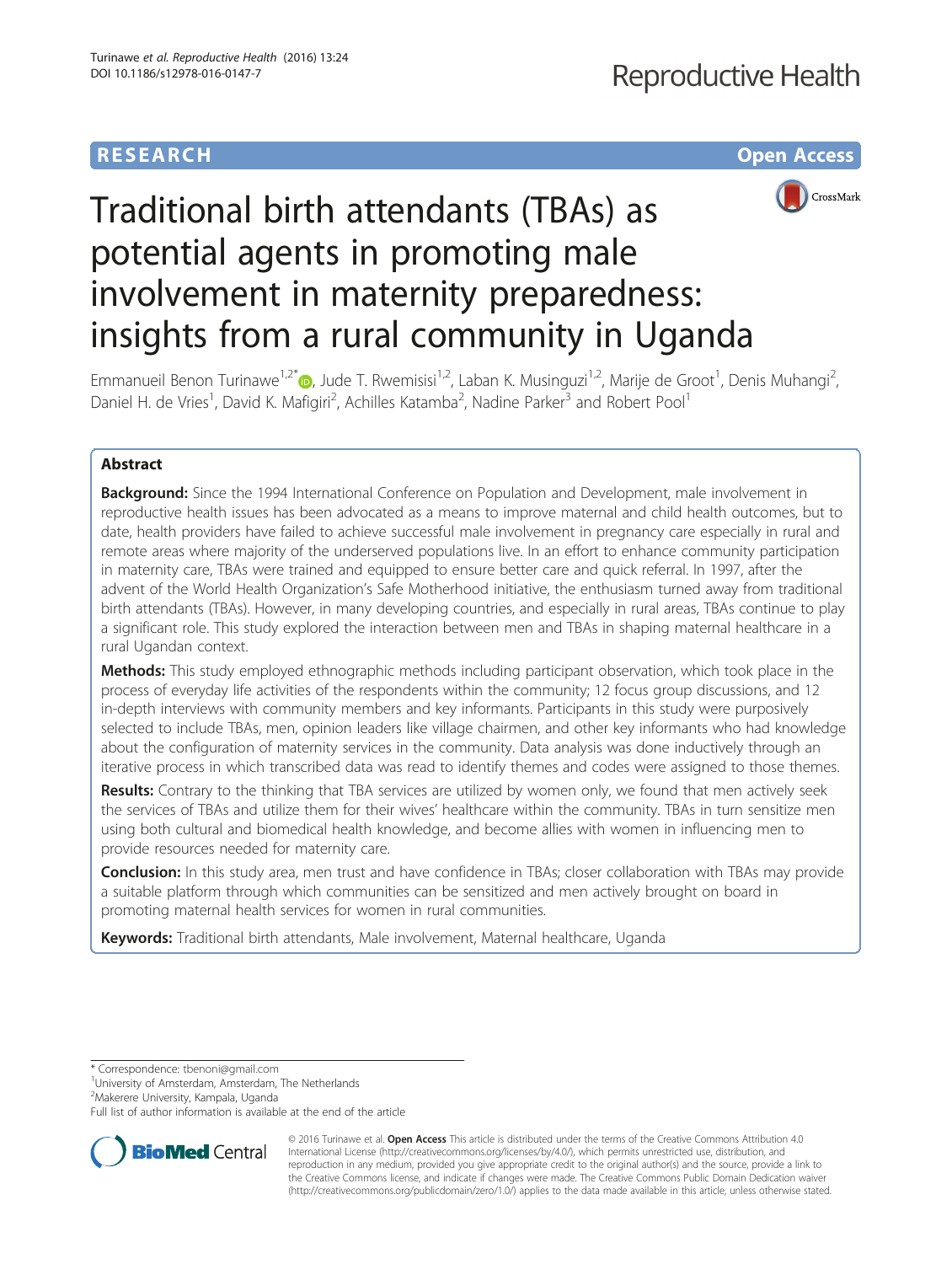#### Background

Maternal mortality remains a significant public health problem in developing countries, especially in sub-Saharan Africa, where 87 % of global maternal mortality occurs [[1\]](#page-10-0). These high rates are attributed to insufficient and poor-quality care during pregnancy and childbirth [[2\]](#page-10-0). Though the number of deliveries taking place in health facilities has increased globally, about 40 million women still deliver without skilled care every year, about a third of whom are assisted by a TBA [[3\]](#page-10-0). The World Health Organization (WHO) recommends one midwife for every 175 pregnant women but this standard is far from being achieved; in Uganda, where 1.5 million women give birth every year, there are approximately 15,000 well-trained midwives to assist in the childbirth process [\[4](#page-10-0)]. Services provided by some TBAs may be limited to social support, while others provide full antenatal, intrapartum and postnatal care mediated by their indigenous cultural knowledge, medicines and skills, usually acquired through apprenticeship to other TBAs [[5\]](#page-10-0). Studies find that TBAs are valued because they are accessible at all hours, are affordable and are culturally acceptable since they usually share similar cultures and may or may not be relatives, or neighbours with their client communities [\[6](#page-10-0)–[8](#page-10-0)].

It has been argued that women utilize TBAs' services due to their powerlessness in relation to men and older women in most traditional gendered contexts [[9](#page-10-0)–[13](#page-10-0)]. Especially in rural communities of developing countries, pregnancy and childbirth continue to be seen as a women's issue, yet men control the resources that facilitate decisions concerning sexual relations, family size and access to healthcare [[14\]](#page-10-0). Until the 1990s, many state and NGO interventions in maternal health targeted only women, especially promoting women's visits to health facilities for maternal and child health (MCH) services, ignoring that men's behaviour equally contributes to poor health outcomes for women and children [[15\]](#page-10-0). However, recognition that male involvement is critical for improving MCH has since increased [\[16, 17\]](#page-10-0). A number of studies have shown that men play important roles in family planning and other maternal health issues [[18](#page-10-0)–[23](#page-10-0)]. This recognition shaped the recommendations made at the 1994 International Conference on Population and Development, which urged interventions that take account of men's shared responsibility in improving MCH [\[24](#page-10-0)]. Though male involvement in reproductive health issues has gained more visibility, especially due to efforts to prevent mother-to-child transmission of HIV, gendered beliefs still define roles and influence how maternal health issues are approached in many parts of the developing world [\[25](#page-10-0)–[27\]](#page-11-0).

As early as the 1950s, there was a recognition that cultural beliefs, norms and practices concerning pregnancy situate men and TBAs as powerful actors in maternal health issues across the developing world [[21, 24\]](#page-10-0). Thus, international agencies led by the WHO had accepted that TBAs, through their indigenous knowledge practices, were part of the problem of maternal ill-health, and concluded that training them could be part of the solution. By the early 1960s, the WHO was actively encouraging developing countries to train TBAs and by the 1990s, 85 % of the developing countries had some sort of collaboration with trained TBAs [\[28](#page-11-0)]. Training and activities of TBAs, as well as their legal status, varied across regions, countries and over time [[28](#page-11-0), [29](#page-11-0)].

By 1997, enthusiasm for training TBAs started to wane due to a lack of evidence that such training demonstrably reduced maternal mortality, and the finding that TBAs were contributing to delays in seeking care since they could not respond to obstetric emergencies [[30, 31](#page-11-0)]. Attention shifted to the promotion of 'skilled birth attendants'—health workers with midwifery skills—including the ability to respond to obstetric emergencies; this however did not define other skills that TBAs might also have. Thus some writers argued that exclusion of the trained TBAs from the definition of a skilled birth attendant was based on biased evidence [[6\]](#page-10-0). It was also argued that ways of measuring maternal mortality had changed over time, and therefore the trends that indicated persistently high rates of maternal mortality did not reflect the contributory effects of those TBAs who had been trained [[3, 6](#page-10-0), [7](#page-10-0), [32](#page-11-0)–[35](#page-11-0)].

In Uganda, the policy towards TBAs shifted according to the recommendation of the WHO and the Safe Motherhood initiative. Promotion of skilled birth attendants—whose definition excluded TBAs—became the official policy, leading to the suspension of previously existing partnerships between the government and TBAs across the country. The Ugandan government recommended terminating collaborations between NGOs and TBAs as well. It held that the trained TBAs would be included in the newly formed village health teams (VHTs) if their respective communities selected them [[34, 36](#page-11-0)]. As part of this shift, the government stopped training, support and supervision of TBAs, and enforced a ban on their involvement with deliveries. TBA services continue to be vaguely regarded as a type of informal support; there is no clear guidance on how they should be incorporated into the VHTs or on any legal implications for practice. VHTs are supposed to be elected by popular vote by local communities, but many TBAs have not been elected [[37\]](#page-11-0). Despite such policies that hinder or ban the utilization of TBAs, it is reported that TBAs remain a popular source of care, attending to approximately 47–52 % of all deliveries in some remote districts of Uganda [[38\]](#page-11-0), due in part to the inability of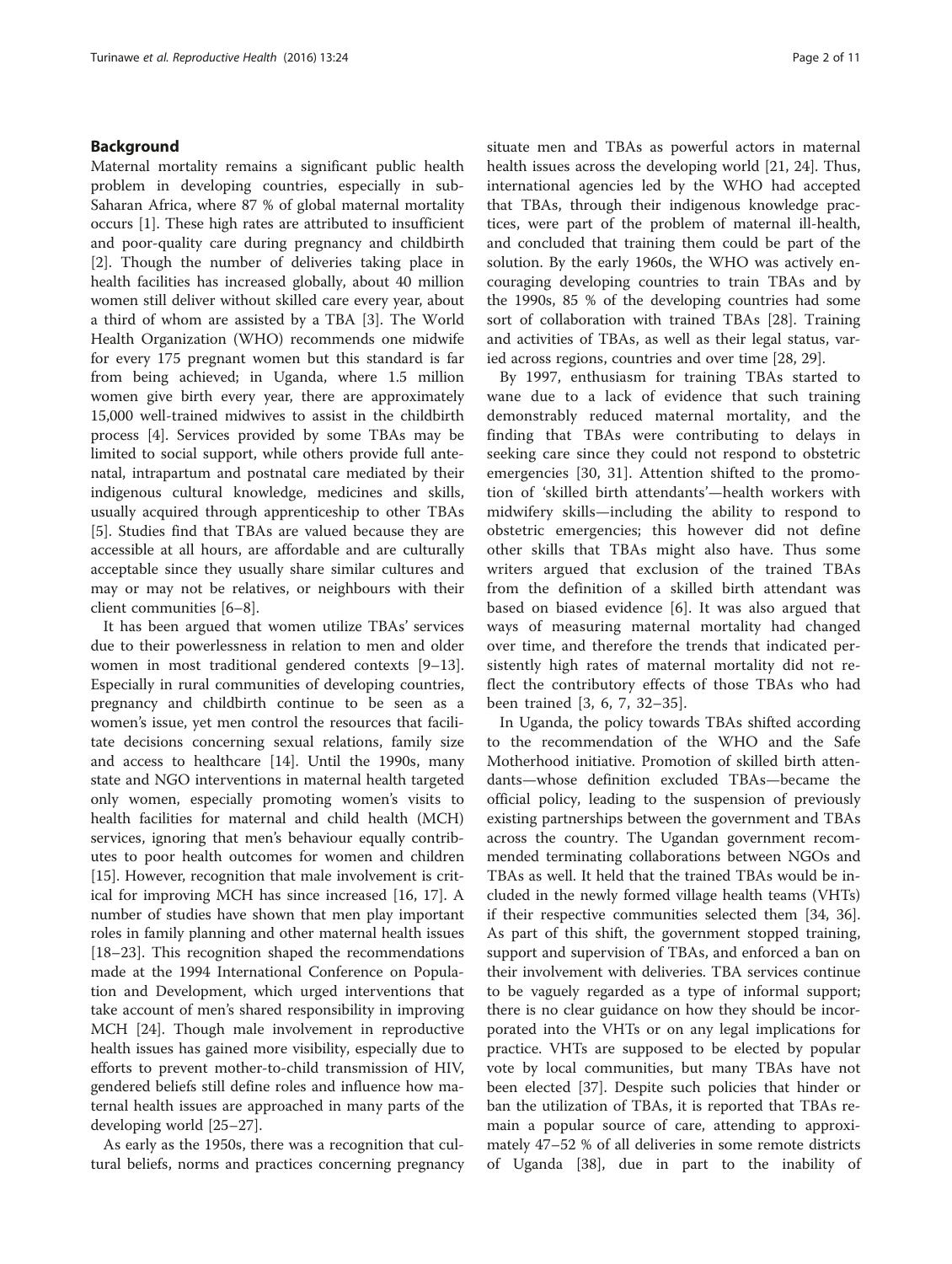government to enforce the ban, but also due to embeddedness of TBAs in community cultural practice. It has been argued that the generally poor functionality of the health system means that TBAs will continue to remain a source of care for many especially in rural areas of Uganda [[16,](#page-10-0) [39](#page-11-0)–[42](#page-11-0)].

It is widely acknowledged that cultural beliefs and norms position both men and TBAs as powerful actors in maternal health in many communities [[43, 44\]](#page-11-0). In this paper, we argue that promoting men's involvement while discouraging TBAs' is a contradiction and does not recognize the various communities' cultural beliefs and health resource practices. Since both men and TBAs are powerful actors in most communities and thus are potential allies in increasing birth preparedness [\[45](#page-11-0), [46](#page-11-0)], policies that target one and not the other underestimate the power of informal, community-level networks that can be harnessed to promote positive health outcomes. We conclude that in especially gendered patriarchal communities, TBAs and men occupy powerful positions and are strong actors who influence their communities regarding all aspects of life, and thus their interaction should not escape the analysis of maternal health at the community level [[47\]](#page-11-0).

The question that emerges is how the interaction between men and TBAs shapes the provision of maternal healthcare in such rural contexts. Using ethnographic fieldwork we explored this interaction in Uganda's rural district of Luwero. We conclude that this interaction between men and TBAs is beneficial as it increases the involvement of men in maternal health services, and thus has implications for policies regarding maternal health in Uganda and similar communities in Africa and beyond.

# Methods

#### Setting

The study was carried out in Luwero, a sub-county in central Uganda with an estimated population of 29,904 [[38\]](#page-11-0). Luwero is an ethnically mixed district, with the Baganda constituting about 76 % of the district population followed by Baluli and Nubians at 3 % each. The minority ethnic groups have assimilated to the Ganda culture, and especially language. The predominant religious group is the Anglicans at 37 % followed by Catholics at 32 % and Moslems at 22 % the other being Pentecostal sects and Orthodox church. Though Christian and Islamic religion has become the main stream worship, African traditional beliefs and practices are still prevalent among most communities. Both systems of beliefs inform practice of rituals concerning, birth, death, marriage, and funeral rites. People belong to cultural units called clans, which form cultural organizations to which every member of community must belong. Many people have settled along clan and family units and therefore, many live in proximate distances with people with whom they share blood relationship. Marriage among people of the same clan is culturally prohibited, and therefore, many are related through marriage to the members of the surrounding clans. Being mainly rural, the population is mainly, engaged in peasant agriculture and roadside petty trade in agricultural and household items. The district is served by three main towns, Kasana-Luwero, Bombo and Wobulenzi, with a number of small trading centres along the main arterial highway that connects the capital with the northern region and South Sudan. According to the tiered national health delivery system of Uganda [\[37\]](#page-11-0), a district is supposed to have a general hospital, followed by health centre IV at county level, health centre IIIs at sub-county, health centre II at parish level and village health teams (VHTs) working as a health centre I at the bottom majorly for referral purposes. This hierarchy reflects the level of equipment and services that are accessed. Full maternity services apart from emergency obstetric care are available at health centre III. Luwero district does not have a district general hospital but rather a health centre IV, and Luwero sub-county where the ethnography was done does not have a health centre III and II. Residents access treatment at the nearest health centre IV which doubles as the main district health facility, about 4 miles away from most of the catchment villages with transport costs averaging about Ugx, 3000 (1\$) by motorcycle taxis which are the most available modes of public transportation. The only general district hospital that is equipped to provide full services including emergency obstetric care is approximately 20 miles from the community. In 2012, only 52 % of deliveries were attended by a skilled birth attendant [[48](#page-11-0)].

#### Study design

This study was carried out as part of a broader study entitled Development of Sustainable Community Health Resources (CoHeRe) in resource-poor communities of Uganda under a partnership between Makerere University and University of Amsterdam. It involved extended ethnographic fieldwork between February 2013 and March 2014. Three authors (EBT, LKM and JTR) lived in the area for an extended period and collected the ethnographic data. The rest participated in other data collection and analysis activities including, field notes during spot checks, member checks, FGDs, dissemination and feedback activities, and supervision of data collection. Initially, purposive sampling was employed, targeting people and events that would give the researchers as much insight as possible. We observed daily life in the community and special events like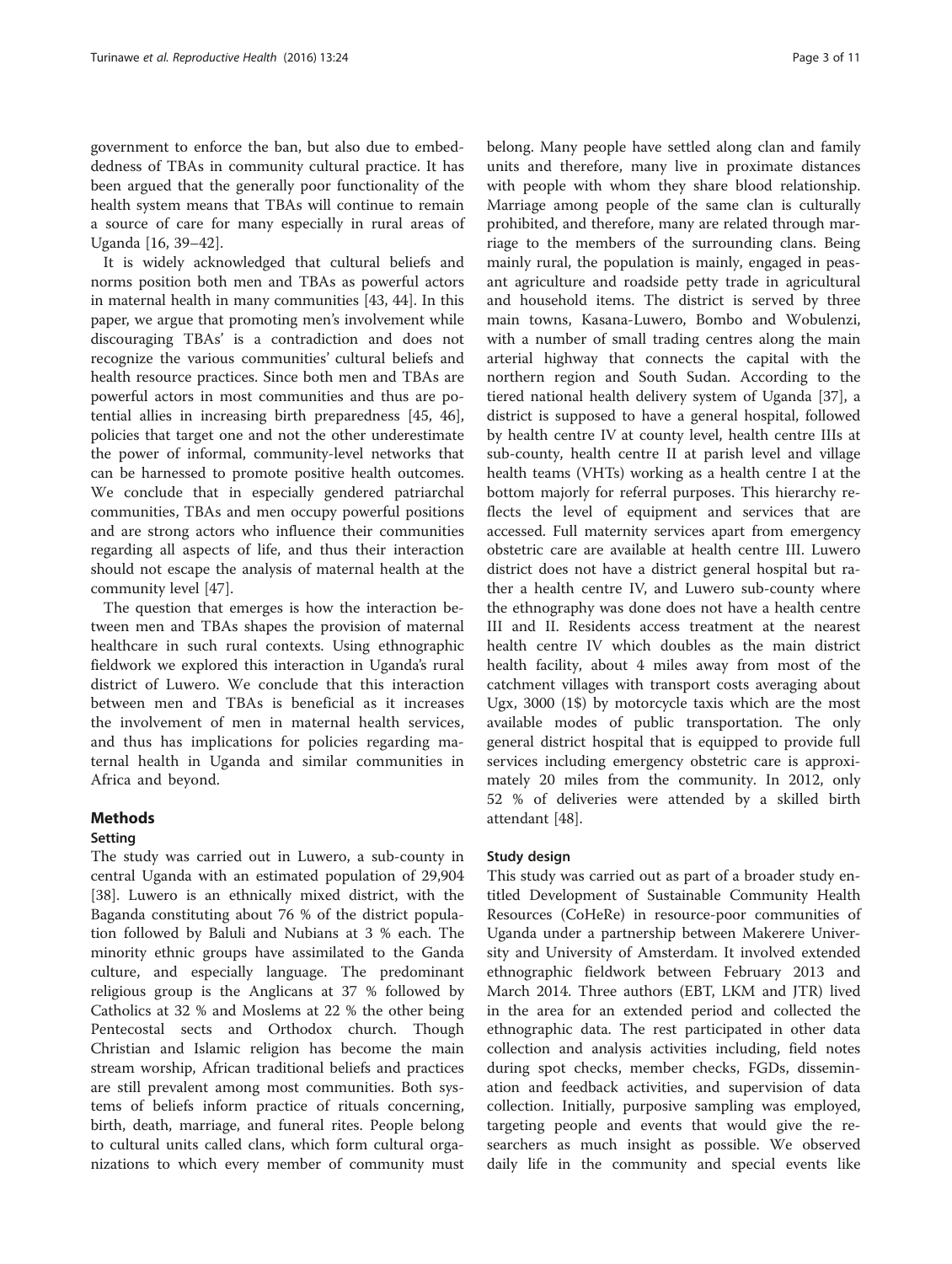community-wide meetings, weddings, burials and funeral rites. While observing such activities, data was collected through random and spontaneous conversations that were then analysed to identify recurrent issues and concepts; these comprised themes for further investigation. When the theme of TBAs as helpers in the event of pregnancy and childbirth emerged, we investigated it further through other ethnographic data collection methods. Twelve focus group discussions were held in the community: 6 with women, 3 with men and 2 with male VHT members. Twelve in-depth interviews were conducted: 5 with TBAs, 3 with VHT members, 2 with men, and 2 with district health officials. These were complemented with field notes taken during observational activities in the community on everyday life activities, and also with field notes taken by the researchers during visits to the antenatal clinic. All respondents were purposively selected to represent certain segments of the population—namely, men, women, youths, community leaders, TBAs and members of the village health teams.

#### Ethical considerations

All interviews were tape-recorded after seeking and gaining permission of the respondents. The researchers were explicitly introduced as such to all community members at the beginning of the fieldwork period so that all people understood that the community was being studied for academic purposes. The social situations observed did not expose the studied community to any adverse effects. All collected data was secured under password-protected files that were accessible only to the research group. Pseudonyms have been used in reporting on this study in order to ensure confidentiality. Study approval was obtained from the ethical advisory board at the University of Amsterdam and Makerere University School of School of Public Health Higher Degrees, Research and Ethics Committee and registered by the Uganda National Council for Science and Technology [protocol number SS3420].

#### Data analysis

Data analysis was done concurrently with data collection in order to identify and rectify errors during interviews and focus group discussions. Detailed field notes were discussed by the research team in order to identified points to subject to member checks with the respondents. Researchers carried out the member checks through interviews with respondents in order to ensure narrative accuracy and interpretive validity. In addition, dissemination workshop by the research team was organized at the end of fieldwork where pre-liminary analysis was shared and respondents gave feedback. After field work, all taped data were transcribed into English and together with field notes were entered into Nvivo 10 software for analysis. Of these raw data consisting of 42 sources, a query was conducted using the search terms "TBA", "TBAs", "Mulerwa". This query led to a total of identified usages of any of these terms within 12 focus group discussions, 12 in depth interviews, 10 field notes. For each of these 34 documents the broad context of these search terms were researched and coded using an inductive coding strategy. Coding trees were created roughly falling with the following coding structure: a) TBAs appreciation of biomedical superiority in their practice, b) TBAs ban and stealth practice c) myths about TBA practice and pregnancy, d) TBA negotiation for women's access to pregnancy services, e) TBA sensitization of men on pregnancy related services, f) Men's trust of TBAs, g) TBAs roles in men's birth preparedness. These codes were then analyzed to create the narrative structure of the case study which the research team discussed and came to agreement in cognizance of the respondents feedback and the experience of the researchers in the field. Data included direct quotes from participants; these were edited for grammar without altering original meanings.

#### Results

#### TBAs' stealthy practice and appreciation of their limitations

Locally, a TBA is called a Mulerwa (Bamulerwa, plural), the word for an indigenous specialist in pregnancy and childbirth-related conditions. Their skills are learnt from their mothers or other older women in the village; the present-day biomedical health structure largely considers them inferior. Because they are not licensed to practice by the government, they are wary about talking about their work with strangers. In our first meeting with Juliet, a female TBA of about 60 years, she expressed uneasiness about talking to strangers:

I hope you are not a spy. You know, we don't have [formal] qualifications like midwives. We were trained in handling pregnant women and managing deliveries. After the training, they used to give us gloves, safety blades, boots, lamps, polythene papers. The government has since stopped giving us those things, because we do not have the standards of hospitals. We are hiding in our homes [because the government stopped recognizing us as legitimate]. [But] people know our value and they find us here.

TBAs know that the government does not allow them to practice so they tend to keep their work underground. Because they know some conditions are beyond their capacity to manage, they tend to refer their clients to biomedical health facilities for antenatal care. For example, Juliet, a 60-year-old TBA said: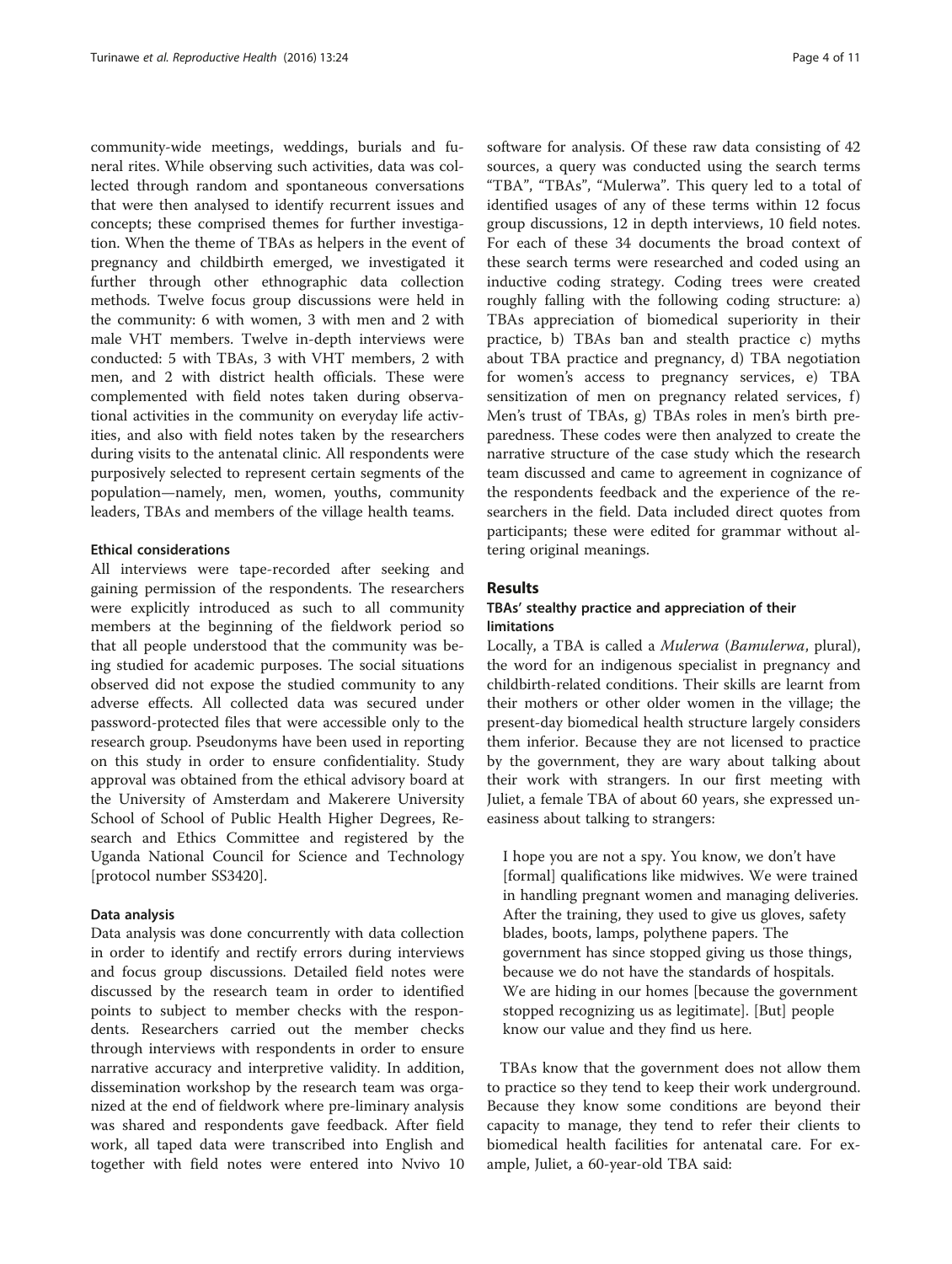When the women come to me, I ask if they have attended antenatal care. Sometimes, men tell their wives to come to me instead of the health centre. But, here, I don't have tetanus injections and I cannot test for HIV. I tell the women to go with their husbands and test for HIV before they come here. I cannot expose myself to the risk of HIV infection and besides, if she develops some complications that need [attention at the] hospital, they [medical staff] will demand proof of antenatal care.

TBAs encourage women to go to health facilities because there they can get services that TBAs cannot give. They try to get men to consider biomedical services that are related to safe pregnancy and childbirth. Similarly, Namulinde, a 68-year-old TBA, noted that when dealing with cases she suspects she cannot manage, she advises women to go to biomedical health care providers:

There is a young woman who came—it was her first pregnancy. She had gone to the health centre and they had confirmed the pregnancy. They had not told her though that she had twins, but when I checked her pregnancy I knew she had twins and asked her to make sure she delivers at the hospital [since it was her first time]. Another time I was called to deliver a girl who was very young. She was very fearful and I thought, 'She is not well mentored; the baby might die during delivery'. I told them to proceed to the health centre, and from there, they were sent to a bigger hospital for an operation. I do not want be blamed if something goes wrong, so if I see that I cannot manage, I refuse the responsibility.

Both TBAs reported that they refer women to the medical centre if they encounter conditions that are difficult to manage. The knowledge about unmanageable cases may have been acquired from the training TBAs received in the late 1980s and early 1990s when they collaborated with biomedical workers. These expressions about their own practice reveal that TBAs learn a lot while working with formal health structures and though they operate almost underground, they do make referrals when they fear a woman's condition may be beyond their expertise.

## TBAs ally with women to negotiate domestic power relations over maternity care

In our fieldwork, we learnt that sometimes women sought TBA services due to their husbands' refusal or failure to provide permission and resources to enable them to access formal healthcare. However, TBAs, usually older women, ally with these women to negotiate domestic power relations, thus helping their clients to

secure resources to access both formal and traditional healthcare. One TBA, Nanteza, narrated how she helped a young woman in the community, Sarah, to get money for a visit to the antenatal clinic from her husband:

Sarah's husband works on a farm in Kiboga [60 km away]. He does not trust her and therefore does not want her to leave home. Before he left for his work, he asked me to help Sarah with all her pregnancy needs so that she would not have to go for antenatal care. He actually did not leave her with any money for antenatal care. When Sarah came to me, I advised her as usual to first go to the health centre for antenatal care, but she insisted she could not go because her husband did not permit her to travel and, besides, he did not leave her with any money for antenatal care. We had to work out a way together. I told the husband [on the phone] that he had to send his wife for antenatal care before I could start giving her local herbs. I asked him to send me 17,000 Uganda Shillings (5 US dollars) for the local herbs. I needed only 7000 for the local concoctions and the remainder was used by the wife for antenatal care. The husband returned after she had already visited the health centre.

This scenario illustrates how the TBA, recognizing the powerlessness of the younger woman, used her power as a respected and perhaps trusted woman to enable the younger woman to access the antenatal clinic.

In another interview, Nakanjako, a TBA of about 62 years, revealed how she navigates the power relations between men and women to secure maternal care for pregnant women, especially younger ones:

Some men are childish: the wife tells him about going to the health centre, he refuses. Sometimes they tell their wives to go to a Mulerwa instead of the health centre. For me, I demand ekikuba nsiko [a compensation usually charged in form of cash but can be in-kind]. Some women tell me to intervene because their husbands do not understand. Some men try to avoid me, but I look for them and insist that they pay for the services I give their wives. I also advise them to find time to have blood tests for HIV. Some men I confront end up changing their behaviour. I know what pregnancy means; I understand what the young women go through. I know the young husbands need counselling too.

TBAs use their power to help younger women navigate domestic power relations in accessing resources for pregnancy care. They become allies, and because of the biomedical training they have received, they pass on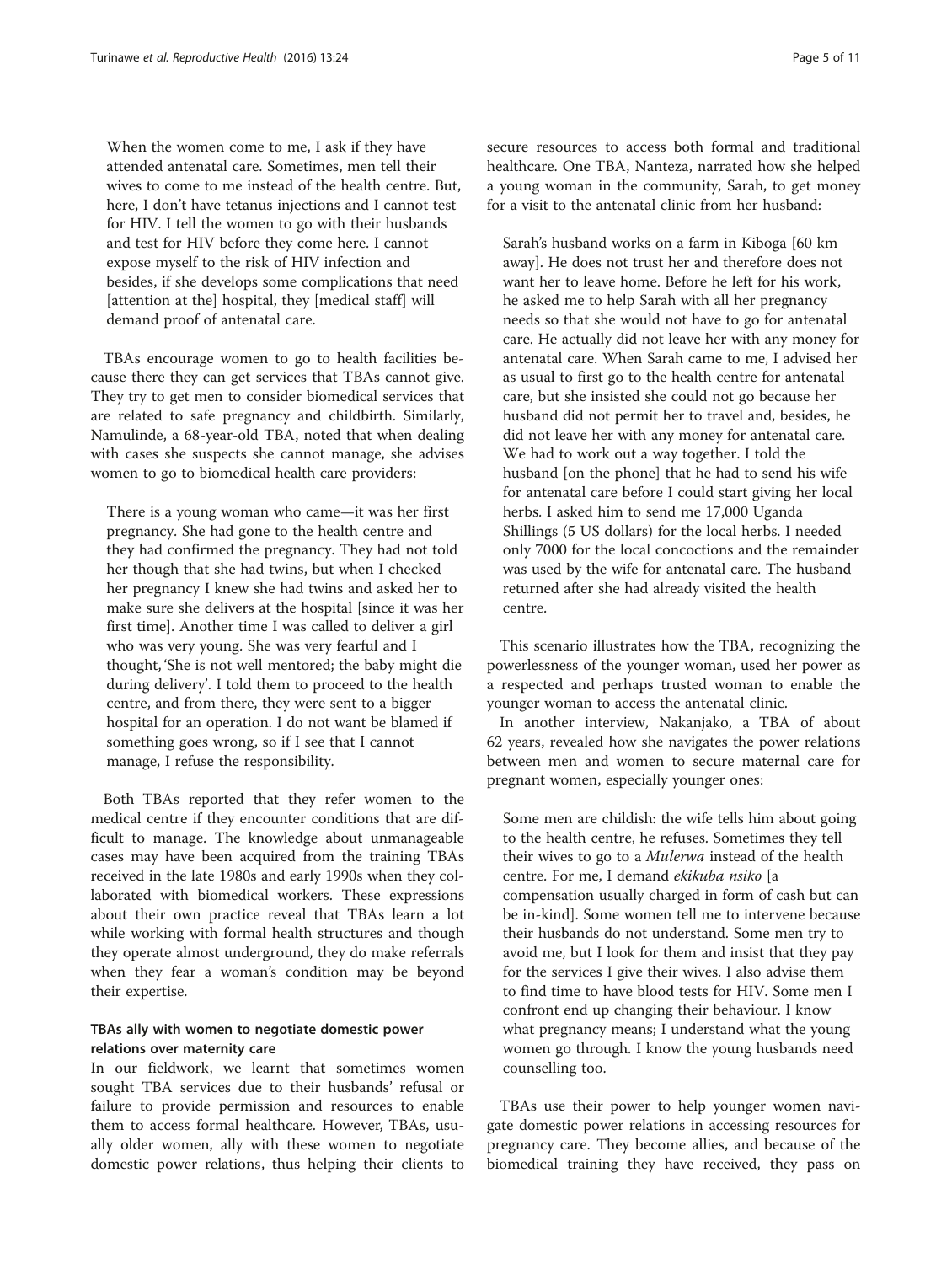biomedical information in the process. Of course, their personal relationships with clients may play a motivating role, but then that is the nature of relationships in a small community. Neighbours may be related to one another by marriage or blood. For young women who rely on decisions by men to access pregnancy care, having older, respected allies is paramount.

#### TBAs' influence on men concerning maternity issues

TBAs actively sensitize men about both traditional and biomedical maternal issues when they interact in the process of giving care to women. When Nanteza told us how she helped Sarah get money from her husband, we inquired what the husband did when he learnt of the collusion between his wife and her. Nanteza told us:

He started to quarrel but I explained to him that the local herbs I give are not a replacement for other services from the health centre, for example, an HIV test. He was angry, reasoning that if his wife needed an HIV test, then she must be cheating on him. I calmed him down and showed him that she was doing the right thing because if she had HIV they can stop her from infecting the baby. He seemed unsure about what I told him, but he accepted it.

The TBA did not discredit the cultural local prescriptions, but sought to sensitize the man about the importance of an HIV test by relating it to the health of the unborn baby. In the same interview, she mentioned similar situations in which she has sensitized men:

Some men in this village still don't understand why women should go for antenatal care. They think it is a way to avoid locally prescribed medicines that are part of the local culture. Some think lazy women go to the antenatal clinic to avoid work at home. If the woman has had a safe delivery before and next time there is a complication that leads to a stillbirth, she is blamed. I tell them that sometimes the body [uterus] of a woman is tired and not strong enough to hold another child. That is why Bazungu [Europeans] promote family planning. Some men want to blame these fatalities on their wives, accusing them of not taking local prescriptions. I tell such men to ensure enough spacing between children to allow the bodies of their women some rest. When I tell them, they go shaking their heads as if they didn't know!

Though the biomedical essence of family planning is not to 'give rest' to the body, the TBA uses it metaphorically to sensitize men about the need for family planning and child spacing, a message that has been long left to biomedical staff, and have largely been unable to reach these same men in local communities. Another TBA, Nakati, about 62 years old, when asked how she relates to men, replied:

When I talk to them, especially those who come with their wives, I tell them to go and have an HIV test first. Some start by telling me that they do not have it but I insist, telling them, 'If you do not have it, it doesn't mean that your wife does not have it'. I tell them the advantage of the test, especially that if they have it, the unborn child can be kept safe. For some, I later learn from their wives that they did not go, but I make sure that the women have gotten tested because they are the ones whose bodies I touch [during childbirth].

As local, indigenous experts on maternity issues, TBAs are actively involved in passing on new information concerning family planning and prevention of motherto-child transmission of HIV, knowledge that they have acquired from their interaction with the biomedical system. In their conversations with men, they counsel with practical information. It is evident that they do not only talk to men about their indigenous knowledge but also biomedical information. In rural settings where power asymmetries hinder women from introducing such talk in conversations with men, TBAs talking to men about HIV has a great deal of influence.

#### Men trust TBAs' advice and are willing to comply

Our ethnographic data show that men feel free to interact with TBAs concerning their wives' maternal health issues especially during pregnancy and at childbirth. They trust and have confidence in the TBAs. In making decisions about the care of their wives and other women during pregnancy, men show a willingness to try and follow what TBAs tell them. Nanteza told me that men send their wives to her:

You find that women tell their men, 'It is time to go to the clinic'. But the men insist and tell them, 'Why don't you go to Nanteza? Didn't our mothers deliver us from Nanteza's place? Did they have to go to the clinics?'

The men play an active role in encouraging the women under their influence to seek the services of TBAs in the community. In a focus group held with married/partnered men who had interacted with TBAs concerning maternity care, the discussion about a local TBA testified to this confidence and trust:

Man 1: Even if your wife has never produced [given birth], the TBA can tell you if she is able to help her or not.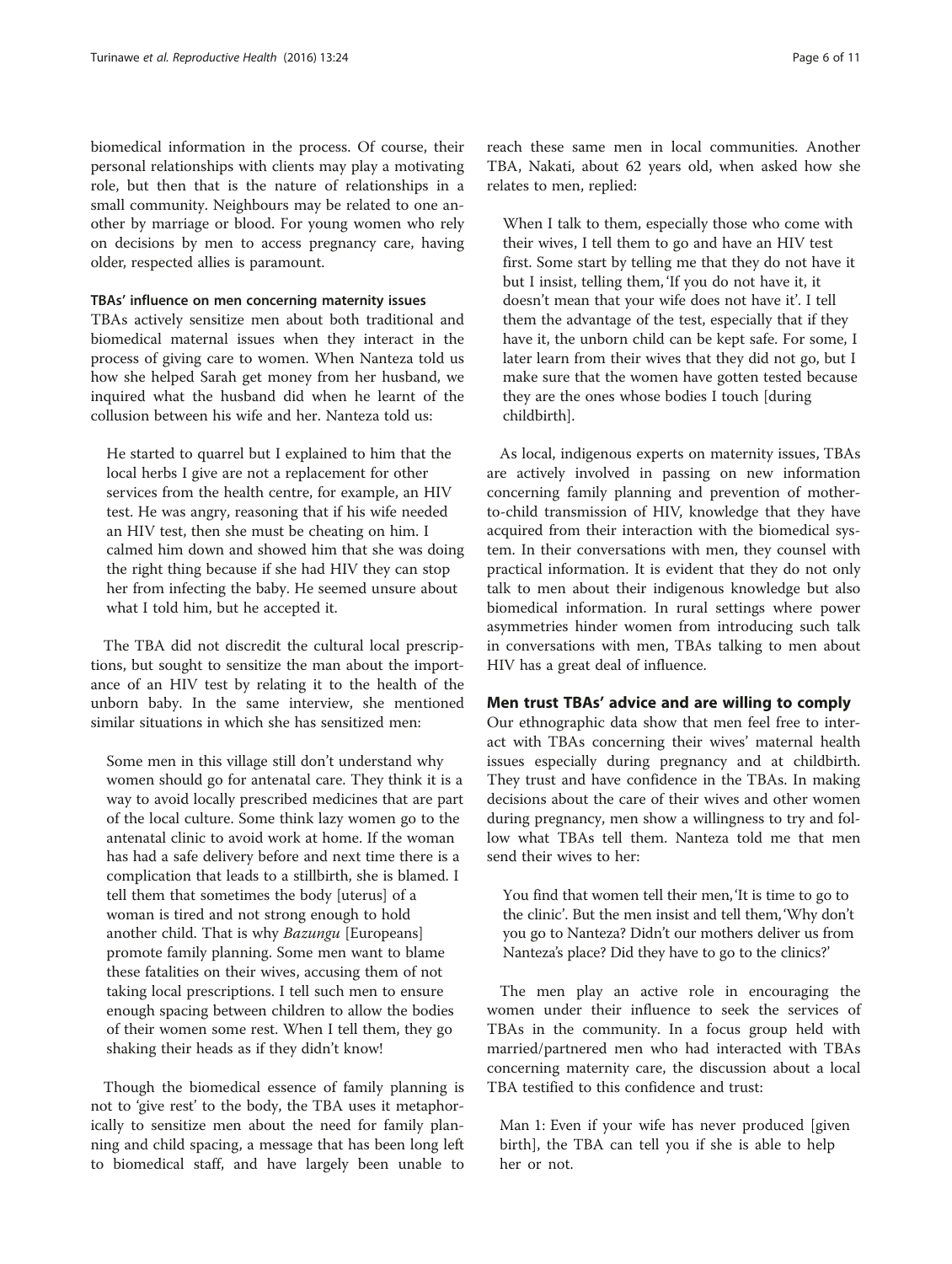Man 2: When you take your wife to her, she can check her pregnancy and give her our local medicines, which make her strong, and she can even induce birth pains when it is time. If that medicine fails to work within the estimated time, she can decide to send her to the health centre before the situation becomes worse.

Man 3: She first checks, especially for the first timers. If she finds that some complications may occur, she sends her away, but for older women, she always tries her best.

These quotations show the confidence men have in TBAs and the trust they have in TBAs' ability to assess the situation and determine when they cannot manage. In the quote above, men use active language when they refer to taking their wives to the TBA, but when it involves the woman to the health centre, they use passive language that the women 'is sent'.This implies their level of involvement when care is accessed from the different sources.

Similarly, during another focus group men demonstrated the confidence they have in the TBA [Nakati] in their community:

Man 4: This woman is better than the midwives. If you take your wife to the health centre, the nurses don't give her any care. They just touch the stomach and thereafter they send her back with instructions to come back maybe after three months. Nakati gives the women local medicine—some for drinking and others for bathing. She can even detect the exact stage of the pregnancy and, besides, she will attend to her any time she goes there.

Man 3: Nakati is twice as good as they [nurses] are. The only reason why we have to go to the health centre is to get the antenatal visit card so that in case of emergency complications they can help.

The men also showed some appreciation for antenatal care because the TBAs have been emphasizing it. The men seem to understand how TBAs work and believe that women should follow TBAs' recommendations, as evidenced in the response from a focus group participant in Kyetume, who said:

It is important to go to her [the TBA] because she gives medicine to the pregnant woman to prepare her for delivery. For example, when the pregnancy is around seven months, she gives them herbs that kumenya amagumba (widen the pelvic bones). Sometimes the herbs can be mixed in Emumbwa [concoction dried in clay soil]. She does not help a

pregnant woman who goes here for the delivery because she cannot be sure she took the right precautions to make the delivery safe.

Men have come to know what TBAs do in order to prepare women for safe delivery and they appreciate it. That is why men encourage women to visit TBAs, and especially so that women will be able to deliver under TBAs' care later. TBAs seem to know the trust the men put in them and they use that to negotiate with men and to encourage them to participate in birth preparedness.

One man, Kitadda, about 36 years old, mentioned during a focus group that his wife had delivered twins with the assistance of a TBA. After the focus group, we approached him individually to get his comments on the experience. In the conversation, he revealed how the TBA involved him in preparing for the birth of the twins:

The TBA warned me to set aside money for transportation for my wife and other things in case of emergency. I gave my pregnant wife 22,000 Ugandan shillings [6 US dollars] which she kept. I gave her extra money to buy clothes and a polythene bag to use during delivery. The TBA warned me not to travel far or drink a lot of alcohol just in case she needed me. She warned that if I did not cooperate she would not help my wife. She gave me advice about saving food and also to make sure my wife did not get pregnant again soon after having twins. She also told me how to feed my wife so that she can produce enough breast milk for the twins. I knew she did not want to have trouble in case I was not there to make decisions in case of any emergency during the delivery process. She insisted I had to be there when my wife was delivering. I am the one she sent for some herbs to quicken labour pains.

The man prepared for the birth of the babies as demanded by the TBA. The TBA also counselled them on the different preparations he needed to undertake to care for the infants and the mother postpartum. This kind of relationship between men and TBAs illustrates the trust that exists between them.

# TBAs and men: the views of village health teams in the community

At the time of our fieldwork, village health teams (VHTs) were newly introduced community structures that had been created as a link between communities and formal healthcare. We sought the VHT members' views on the relationship between TBAs and men. In a focus group, VHT members emphasized that they discourage the use of TBAs due to complications that the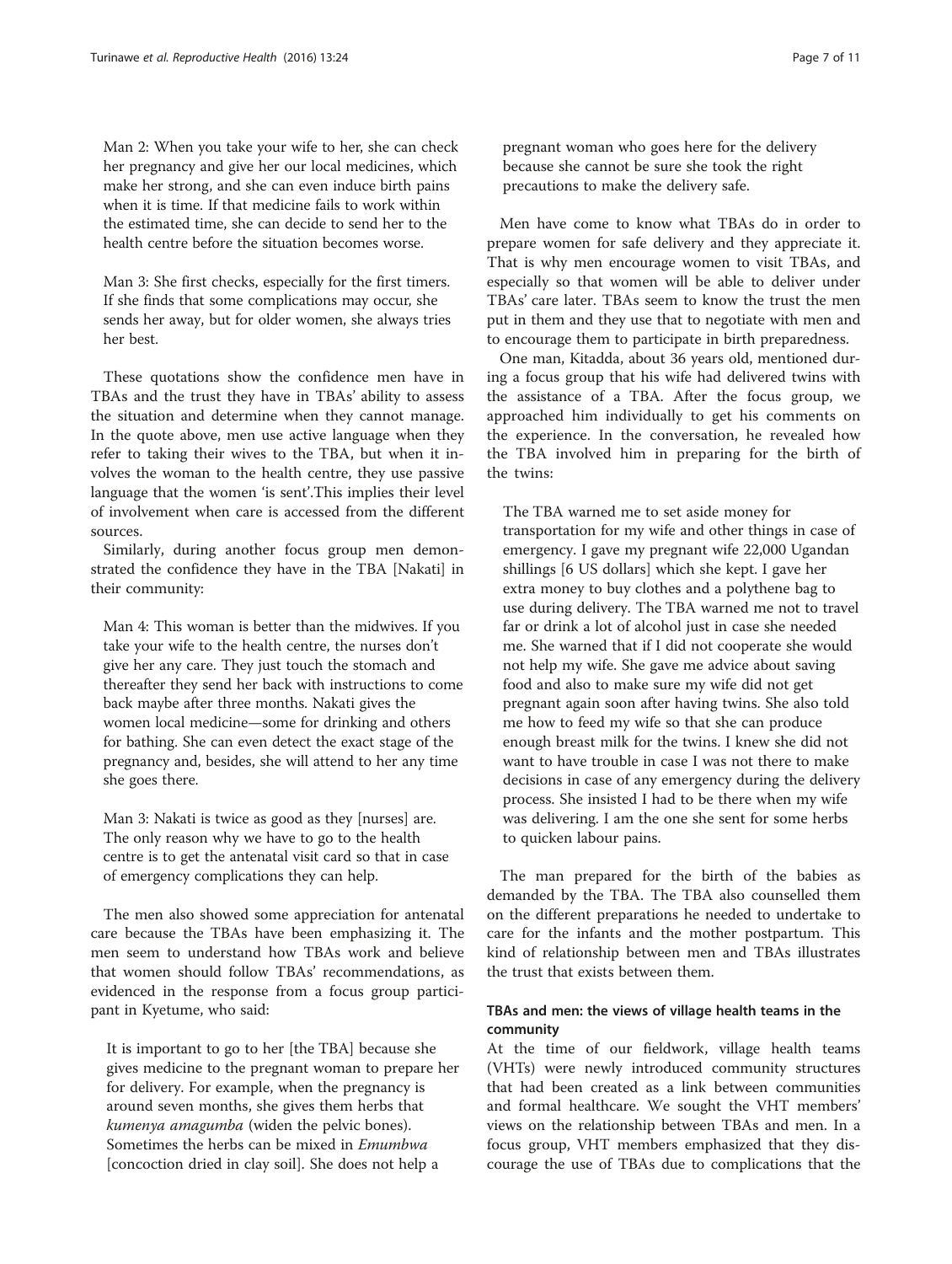TBAs are not equipped to handle. One VHT member weighed in to explain why TBAs continue, however, to be popular:

We encourage all women to go to the health centre. And some trained TBAs send women with complications to the hospital. But if a woman goes to hospital, even if she delivers in the compound unattended, the husband comes and pays hospital fees. That is why the men tell the women, 'Remain here and deliver from home'. Then next time he will take her to the TBA. But it is a risk.

In this quote, the VHT member infers that husbands are not present with wives when they deliver at the health centre. Interestingly, when referring to the TBA, he inferred that men take their wives. To this, he responded:

A TBA is known in the village … [she] can be a friend, or even a relative. The men go to her and negotiate for help when the wife is pregnant. Sometimes the men seek advice from the TBAs concerning the timing of the delivery. If it is about time, the TBA will ask for the necessary things. But at hospital, the nurses shout, 'Where is the husband of this woman? Go and bring this, and that, do this, and the men feel vulnerable'.

The men are familiar with the environment in which TBAs work, and they do not feel vulnerable due to any power asymmetry between them and the practitioners. TBAs do not guarantee that there will be no complications but they sensitize all parties involved to take necessary precautionary measures.

#### **Discussion**

As maternal mortality and morbidity remain a big challenge for low- and middle-income countries, there is a general agreement that increasing men's involvement in maternal health issues will have a positive outcome on the health of women and children [\[17](#page-10-0)]. The majority of the factors that hinder male involvement in maternal health issues stems from sociocultural norms, beliefs and practices concerning reproduction [\[49](#page-11-0)]. Therefore, increasing male involvement may require a holistic approach, one that focuses on the community that shapes and is shaped by the actions of its members through their everyday life activities and local customs [\[50](#page-11-0)]. TBAs, in communities where they exist, occupy a social position which strategically positions them to become awareness creators and agents of behaviour change concerning maternity including bringing men on board.

In this paper, we have shown how the traditional role of a TBA is respected and is used to navigate maternity care issues..We observed that from previous collaboration between TBAs and the formal healthcare system, TBAs were able to appreciate modern medical practices and the superiority of modern medicine in managing challenges like HIV and other complications that may arise during pregnancy and childbirth. This knowledge that TBAs gained from training has continued to influence their informal practice and is the basis of their sensitization of men, even where there is no collaboration with formal healthcare to motivate their practice. This corroborates earlier studies that showed that training had increased TBAs' knowledge and changed their practice [\[15\]](#page-10-0). It has been asserted that the TBAs' willingness to attend training was motivated by their desire to gain more knowledge and improve their status in the community [[51\]](#page-11-0). TBAs' ability to provide advice on issues related to maternity care like antenatal visits, HIV testing and child spacing earned them more authority in this community and thus brought them more respect and trust, especially from men.

One of the barriers to timely access to maternal healthcare is the delay or refusal by men to commit resources [[16\]](#page-10-0). Surprisingly, our findings show that because TBAs both command respect and understand the needs and challenges of women, they can be powerful allies for women in navigating domestic power relations and negotiating resources to access healthcare that may minimize the risk of complications. Indeed, the United Nations advised that achieving the Millennium Development Goals what needed to be done was as much social as it is medical, and thus recommends greater levels of men's involvement in sexual and reproductive health issues at the community level [\[52\]](#page-11-0). Interestingly, we found that TBAs counselled men about maternal health issues. Men showed trust in and respect to TBAs when the latter engaged them especially on issues of HIV, family planning and child care during their interaction. These interactions are of great importance in rural communities where poor communication between men and women adversely affects women's reproductive health and the health of infants, as men engage in risky behaviours out of ignorance [\[53\]](#page-11-0). It should therefore be encouraging to those who advocate greater male involvement to know that TBAs already voluntarily sensitize men on issues that health workers should, but fail to access them since many men do not visit health facilities.

Notably, TBAs work to involve men in birth preparedness and complication readiness. It has been argued that birth preparedness is key in saving women's lives during childbirth yet it is very low in many rural areas of Uganda [[16](#page-10-0), [54\]](#page-11-0). As a condition for offering their services to women in the community, TBAs usually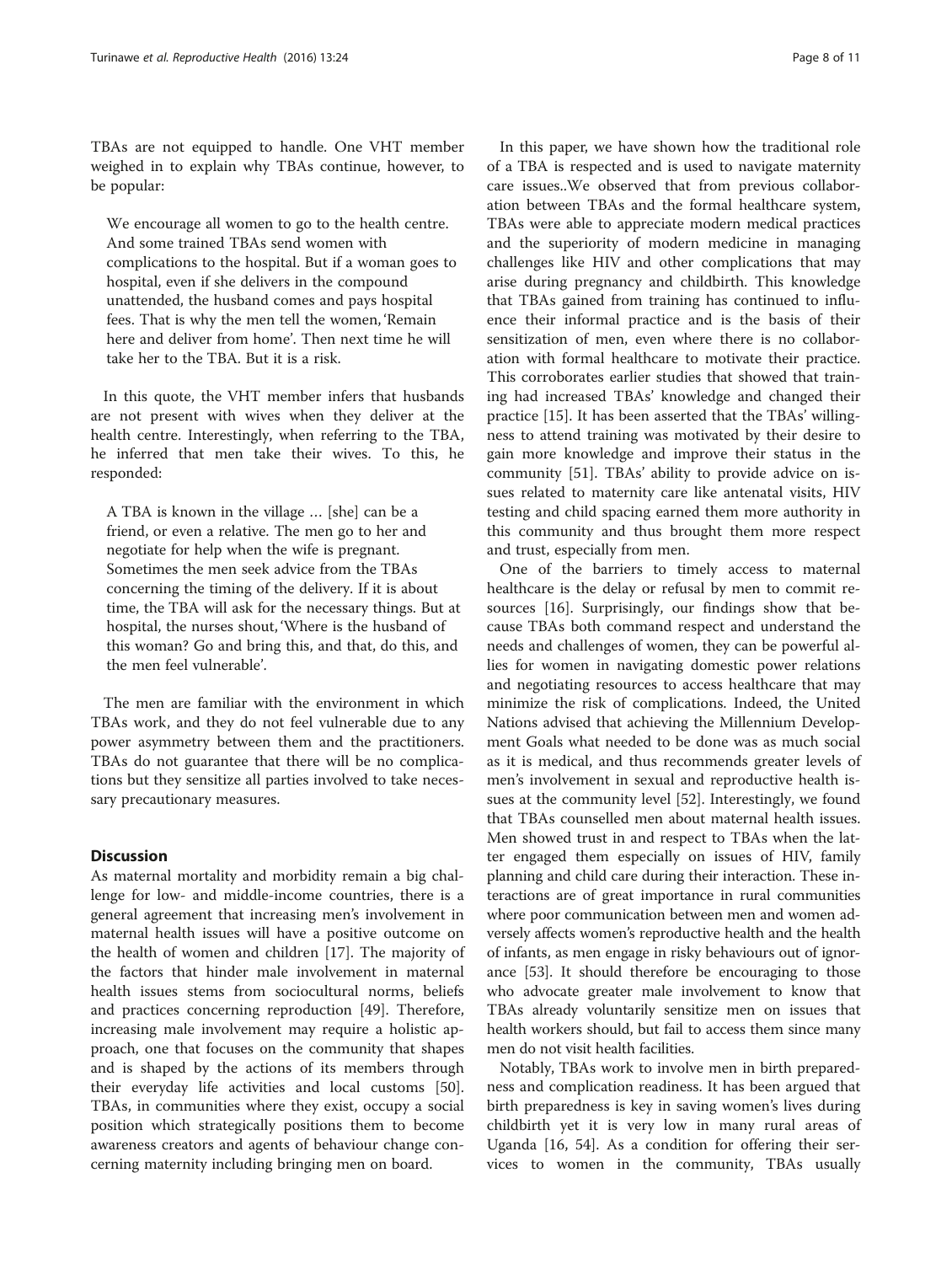demand that husbands are prepared in case of emergencies that are too difficult to manage locally. Men usually comply by being on standby with the necessary resources in case the wife needs evacuation. TBAs thus have made men more conscious of childbirth emergencies, and involved them in planning for them. It has already been noted that trained TBAs are skilled in preparing their clients for birth by sensitizing them about emergencies [[13](#page-10-0), [51\]](#page-11-0). What is new here is our finding that the level of involvement by men is high through their cooperation with TBAs. Such birth preparedness, with men involved, increases the chances of a better health outcome for mothers through reduction of the delay in access to health facilities [\[17](#page-10-0), [27, 49\]](#page-11-0).

We have shown that TBAs are increasing male involvement in rural communities and offering relevant biomedical information even without officially collaborating with the formal health system [\[51\]](#page-11-0). Harnessing traditional institutions to offer new services is not a completely novel idea. In Uganda, a study identified the role of the senga (paternal aunt), who traditionally instructs adolescent girls about marriage and sex [[55\]](#page-11-0). In that study, sengas were trained to provide advice on sexual and reproductive health, distribute condoms and link girls to the formal health sector where necessary. In their modified roles, the sengas became popular, attracting new clients including adult women and men. Similarly, the findings in this study lead us to believe that TBAs' role in the community concerning male involvement in birth preparedness can be that of attracting men to maternity healthcare and increasing their awareness on the same issues since they are well trusted and share similar social space and position. As a previous studyrecommended, in order to improve pregnancy outcomes, families and communities need to be mobilized through effective community-based strategies [\[56](#page-11-0)]. TBAs as trusted community resource persons can be brought on board in the quest for a culturally sensitive approach to maternity care services in the especially in rural areas. This would be a stop-gap measure in the short and medium terms as poor staff attitudes, long distances, transport and delivery costs, are addressed to improve formal health coverage in the long run.

### Study limitation

The study covered one rural community in central Uganda and thus, while the results will provide important insights into the interaction between men and TBAs in ensuring women's access to pregnancy and child delivery services, they remain limited in their generalizability. Also, because of the government policy that banned collaborations with TBAs, and since they knew that they were being studied, the respondents could have provided socially desirable answers. It should

be noted however, that triangulation of data sources from different community members to verify single cases using different methods may validity of data. Also, long period which the researchers immersed in the everyday lives of the community provided sufficient time to build rapport with the respondents and may help to obtain honest and open responses due to reduced performativity from respondents. The studied community is fairly typical of many rural communities in Africa, and consequently, results are likely to be transferable to other similar settings in Uganda and other sub-Saharan communities.

## Conclusion

TBAs enjoy the community's trust, which is conferred upon them by virtue of the culturally respected role they hold in society. This trust gives them authority in relation to their clients, including the women's husbands. Due to TBAs' earlier contact with the formal healthcare system during which they received training, they are able to sensitize their clients, including men, with biomedical information concerning maternal and child health. This information positively influences decisions for women's and infants' health. The shift of maternal healthcare policies away from collaboration with TBAs was informed by global recommendations [\[57\]](#page-11-0), without taking into account local peculiarities in the communities served by TBAs. For many rural areas, TBAs are the only help accessible in the immediate neighbourhood [\[6](#page-10-0), [28, 51](#page-11-0)]. Since TBAs acknowledge their shortcomings and are trusted in their communities by both men and women [[8\]](#page-10-0), their position is a culturally acceptable platform from which discuss and transform community norms concerning sexual and reproductive health [\[47, 58\]](#page-11-0).

It has been claimed that one of the important maternal health issues that has not received adequate attention from donors and researchers is the role of unrecognized providers, among which TBAs are key, especially in rural areas today [\[59\]](#page-11-0). We hold that policy bans on the operation of TBAs is counterproductive; such policies are overly medicalised, and they fail to address the underlying reasons for TBAs' existence. Such policy draws, in a top-down way, from a global menu of policy prescriptions that are insensitive to local context and thus tend to reproduce the inequities in health access that they seek to address. Trying to dissuade people from using TBA services while at the same pursuing policies that encourage male involvement is contradictory since it fails to recognize the sociocultural milieu within which the two interact in a symbiotic manner. Formal collaboration with TBAs could provide them with more training and equip them with biomedically approved skills, knowledge and health commodities that they would then disseminate to their clients in the communities. The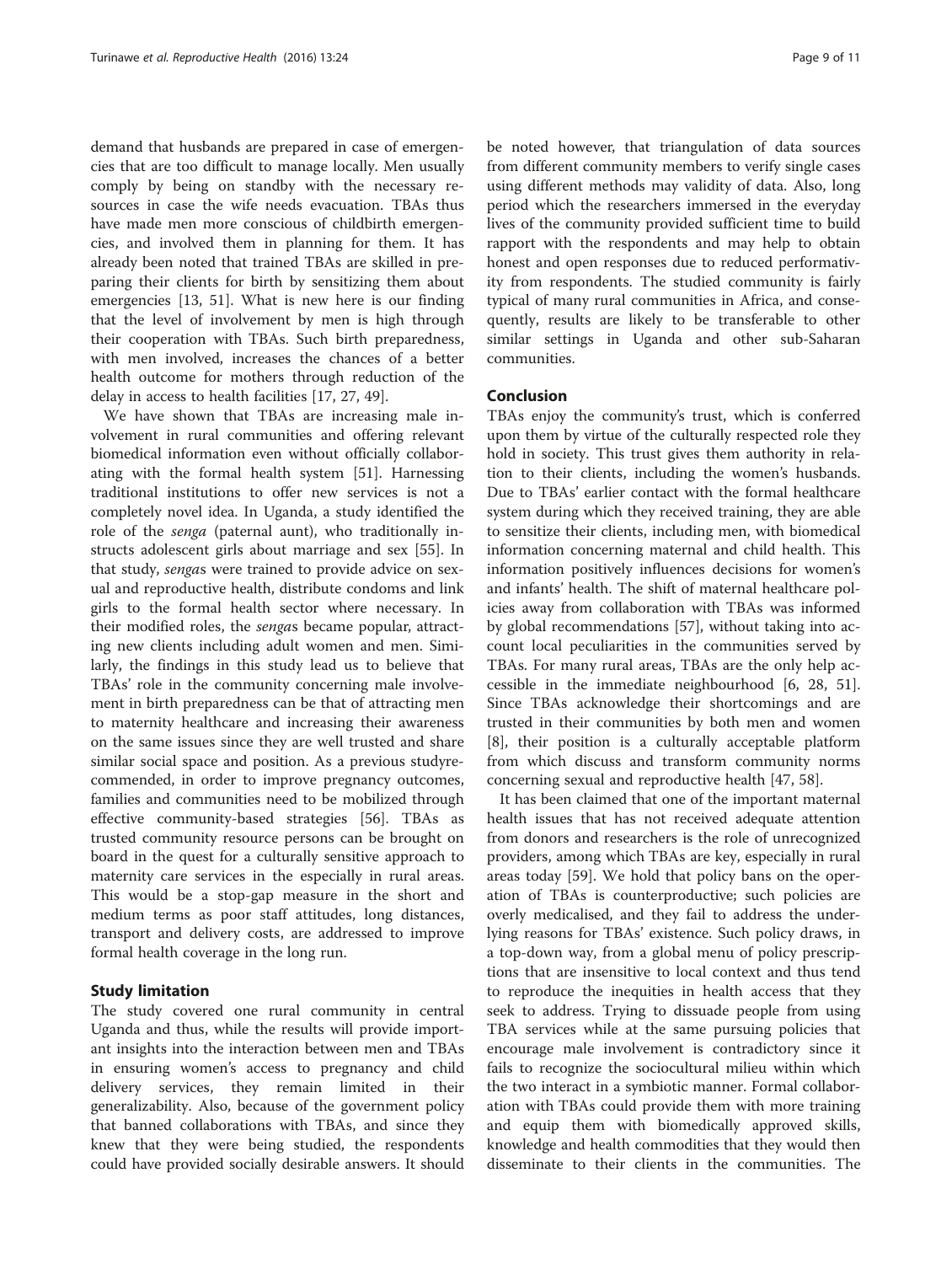<span id="page-10-0"></span>examples provided in this article on the interaction between TBAs and communities, and especially men, concerning pregnancy-related services is evidence that this recommendation is viable.

The same may apply for other trusted, respected traditional roles that are embedded in communities where biomedical health professionals are in short supply. In such communities collaborations with people holding such roles may create culturally appropriate platforms for interventions that sensitize men and other community members about sexual and reproductive health.

#### Abbreviations

MCH: Maternal and Child Health; NGOs: Non-Governmental Organizations; TBA: Traditional Birth Attendants; WHO: World Health Organization.

#### Competing interests

The authors declare no conflicting interests.

#### Authors' contributions

EBT contributed to the acquisition of data, analysis and interpretation of findings, manuscript drafting and incorporation of all authors' input for smooth and coherent flow. JTR contributed to the acquisition of data, analysis and interpretation and the revision of the manuscript. LKM contributed to the acquisition of data, analysis and interpretation and the revision of the manuscript. MdG contributed to the revision of the manuscript to ensure coherent flow of argument and segmentation of the different sections. DM contributed to the acquisition of data, analysis and interpretation of data and revision of the manuscript. AK contributed to the conception and design of the main project of which this research is a part. Supervised the collection and analysis of data and provided critical review of the manuscript. NP contributed to the conception and design of the main project of which this research is a part. Supervised the collection of data and analysis of data and provided a critical review of the manuscript. DHdV contributed to the design of the study proposal, guided the data collection and analysis and critically revised the manuscript. DKM contributed to the conception and design of the main project of which this research is a part. Supervised the collection of data and analysis of data and gave critical comments to ensure coherence in the arguments contained in the manuscript. RP contributed to the design of the main project of which this research is a part; supervised the conception and design of the study, data collection, analysis and revision of the manuscript; and guided the integration of input from all authors to ensure coherent intellectual flow. All authors read and approved the final manuscript.

#### Acknowledgements

This work was made possible by support from "Developing Sustainable Community Health Resources in Poor Settings in Uganda (CoHeRe) project at the Center for Social Science Research on AIDS (CeSSRA), Makerere University School of Social Science and University of Amsterdam grant number W07.45.2009.014 from The Netherlands Science Organization (NWO), WOTRO Science for Global Development office.

#### Author details

<sup>1</sup> University of Amsterdam, Amsterdam, The Netherlands. <sup>2</sup>Makerere University, Kampala, Uganda. <sup>3</sup>Amsterdam Institute of Global Health Development, Amsterdam, The Netherlands.

#### Received: 25 September 2015 Accepted: 7 March 2016 Published online: 12 March 2016

#### References

1. WHO, UNICEF, UNFPA, World Bank. Trends in maternal mortality: 1990–2008. Estimates developed by WHO, UNICEF, UNFPA and the World Bank 2010. World Health Organization, Geneva. [http://www.who.int/reproductivehealth/](http://www.who.int/reproductivehealth/publications/monitoring/9789241500265/en/) [publications/monitoring/9789241500265/en/.](http://www.who.int/reproductivehealth/publications/monitoring/9789241500265/en/) Accessed on 17-07-2015

- 2. Wagstaff A, Bredenkamp C, Buisman LR. Progress toward the health MDGs: are the poor being left behind? World Bank Policy Research Working Paper. Geneva, Washington: World Bank; 2014(6894).
- 3. Byrne A, Morgan A. How the integration of traditional birth attendants with formal health systems can increase skilled birth attendance. Int J Gynecol Obstet. 2011;115(2):127–34.
- 4. Rawe K. Missing midwives 2011. Save the Children, London UK. [http://www.](http://www.savethechildren.org.uk/sites/default/files/docs/Missing_Midwives_1.pdf) [savethechildren.org.uk/sites/default/files/docs/Missing\\_Midwives\\_1.pdf.](http://www.savethechildren.org.uk/sites/default/files/docs/Missing_Midwives_1.pdf) Accessed on 05-08-2015
- 5. Sibley L, Sipe TA, Koblinsky M. Does traditional birth attendant training improve referral of women with obstetric complications: a review of the evidence. Soc Sci Med. 2004;59(8):1757–68.
- 6. Kruske S, Barclay L. Effect of shifting policies on traditional birth attendant training. J Midwifery Women Health. 2004;49(4):306–11.
- 7. Anderson BA, Anderson E, Franklin T, Cen AD. Pathways of decision making among Yucatan Mayan traditional birth attendants. J Midwifery Womens Health. 2004;49(4):312–9.
- 8. Ana J. Are traditional birth attendants good for improving maternal and perinatal health?Yes. BMJ. 2011;342:d3310.
- 9. Mbaruku G, Msambichaka B, Galea S, Rockers PC, Kruk ME. Dissatisfaction with traditional birth attendants in rural Tanzania. Int J Gynecol Obstet. 2009;107(1):8–11.
- 10. Abioye-Kuteyi EA, Elias SO, Familusi AF, Fakunle A, Akinfolayan K. The role of traditional birth attendants in atakumosa Nigeria. J R Soc Promot Heal. 2001;121(2):119–24.
- 11. Kyomuhendo GB. Low use of rural maternity services in Uganda: impact of women's status, traditional beliefs and limited resources. Reprod Health Matters. 2003;11(21):16–26.
- 12. Izugbara C, Ezeh A, Fotso JC. The persistence and challenges of homebirths: perspectives of traditional birth attendants in urban Kenya. Health Policy Plan. 2009;24(1):36–45.
- 13. Amooti-Kaguna B, Nuwaha F. Factors influencing choice of delivery sites in rakai district of Uganda. Soc Sci Med. 2000;50(2):203–13.
- 14. Iliyasu Z, Abubakar IS, Galadanci HS, Aliyu MH. Birth preparedness, complication readiness and fathers' participation in maternity care in a northern Nigerian community. Afr J Reprod Health. 2010;14(1):21–32.
- 15. Nwakwuo GC, Oshonwoh FE. Assessment of the level of male involvement in safe motherhood in southern Nigeria. J Community Health. 2013;38(2):349–56.
- 16. Kakaire O, Kaye DK, Osinde MO. Male involvement in birth preparedness and complication readiness for emergency obstetric referrals in rural Uganda. Reprod Health. 2011;8(12):1–7.
- 17. Davis J, Luchters S, Holmes W. Men and maternal and newborn health: benefits, harms, challenges and potential strategies for engaging men 2013. Melbourne: Centre for International Health, Burnet Institute; 2013.
- 18. Portela A, Santarelli C. Empowerment of women, men, families and communities: true partners for improving maternal and newborn health. Br Med Bull. 2003;67:59–72.
- 19. Terefe A, Larson CP. Modern contraception use in Ethiopia: does involving husbands make a difference? Am J Public Health. 1993;83(11):1567–71.
- 20. Varkey LC, Mishra A, Das A, Ottolenghi E, Huntington D, Adamchak S, et al. Involving men in maternity care in India: Frontiers in Reproductive Health, Population Council; 2004. New Delhi, India. [http://www.eldis.org/vfile/](http://www.eldis.org/vfile/upload/1/document/0708/doc15030.pdf) [upload/1/document/0708/doc15030.pdf.](http://www.eldis.org/vfile/upload/1/document/0708/doc15030.pdf) Accessed on 05-08-2015
- 21. Mullany BC, Hindin MJ, Becker S. Can women's autonomy impede male involvement in pregnancy health in Katmandu, Nepal? Soc Sci Med. 2005;61(9):1993–2006.
- 22. Mullany B, Becker S, Hindin MJ. The impact of including husbands in antenatal health education services on maternal health practices in urban Nepal: results from a randomized controlled trial. Health Educ Res. 2007;22(2):166–76.
- 23. World Health Organization. Trends in maternal mortality: 1990 to 2010: WHO, UNICEF, UNFPA and The World Bank estimates. World Health Organization; 2012. [http://whqlibdoc.who.int/publications/2012/](http://whqlibdoc.who.int/publications/2012/9789241503631_eng.pdf) [9789241503631\\_eng.pdf](http://whqlibdoc.who.int/publications/2012/9789241503631_eng.pdf). Accessed on 04-08-2015
- 24. Kululanga L, Sundby J, Malata A, Chirwa E. Striving to promote male involvement in maternal health care in rural and urban settings in Malawi—a qualitative study. Reprod Health. 2011;8(36). doi[:10.1186/1742-](http://dx.doi.org/10.1186/1742-4755-8-36) [4755-8-36.](http://dx.doi.org/10.1186/1742-4755-8-36)
- 25. Baiden F, Remes P, Baiden R, Williams J, Hodgson A, Boelaert M, et al. Voluntary counseling and HIV testing for pregnant women in the kassena-